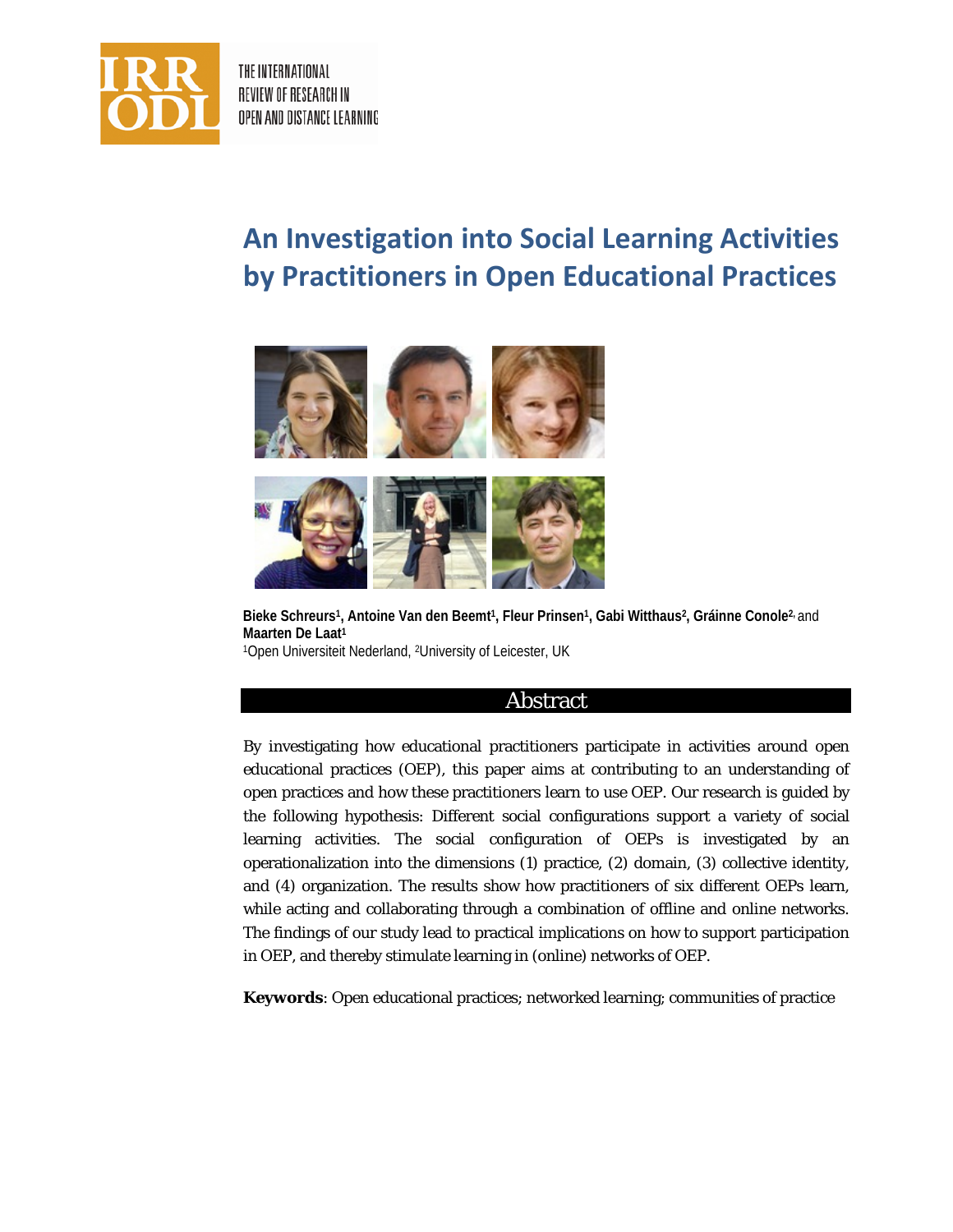#### Introduction

Researchers claim that the success and sustainability of open educational practices (OEP) depend on prospering and fit OEP movements built around full and open collaboration between educational institutions and amongst individual practitioners (Lane, 2008). However, little insight exists into how these groups of practitioners come to live, function, or learn together with colleagues (Fetter, Berlanga, & Sloep, 2011). To improve our understanding of open practices and how practitioners involved in OEP initiatives learn to use OEP, this article investigates how these practitioners participate in a range of activities around OEP such as the creation, adaptation, and reuse of OEP and accreditation of OEP-based learning.

Our work is empirically supported by the findings from six case studies into communities based on OEP. These results contribute to an understanding of how practitioners learn within these six different OEP while acting and collaborating mostly, but not entirely, through online networks. In more detail, we investigate the social configuration of these six OEP and investigate how this social configuration influences the learning of practitioners. The findings of our study lead to practical implications on how to support participation in OEP, and thereby stimulate learning in (online) networks of OEP.

### Theoretical Background

In this article, we perceive lifelong learning as participation-based and situated in shared work practices. On the one hand, this perspective is rooted in the idea of communities of practice (CoPs) (Lave & Wenger, 1991). On the other hand, we discuss how recent organizational developments, such as new ways of working and the use of social media in organizations, could change the organizational landscape, engendering open networks in which practitioners work, learn, and innovate. In this article we focus on the way learning is taking place through participation in such open practices. We are specifically interested in understanding how social participation and collaboration is taking place.

In practice we see many different forms of social collaboration unfold, especially since people come and go based on their changing needs. This group dynamic results in diversity in strength of relationships between participants and thus leads to diversity in presence and engagement in group learning (Dron & Anderson, 2007). To understand the nature of these open practices different typologies of social forms that a collection of learners might participate in have been developed (Dron & Anderson, 2014). In what follows we distinguish between communities, networks, and teams and use these concepts to explore learning embedded in OEPs.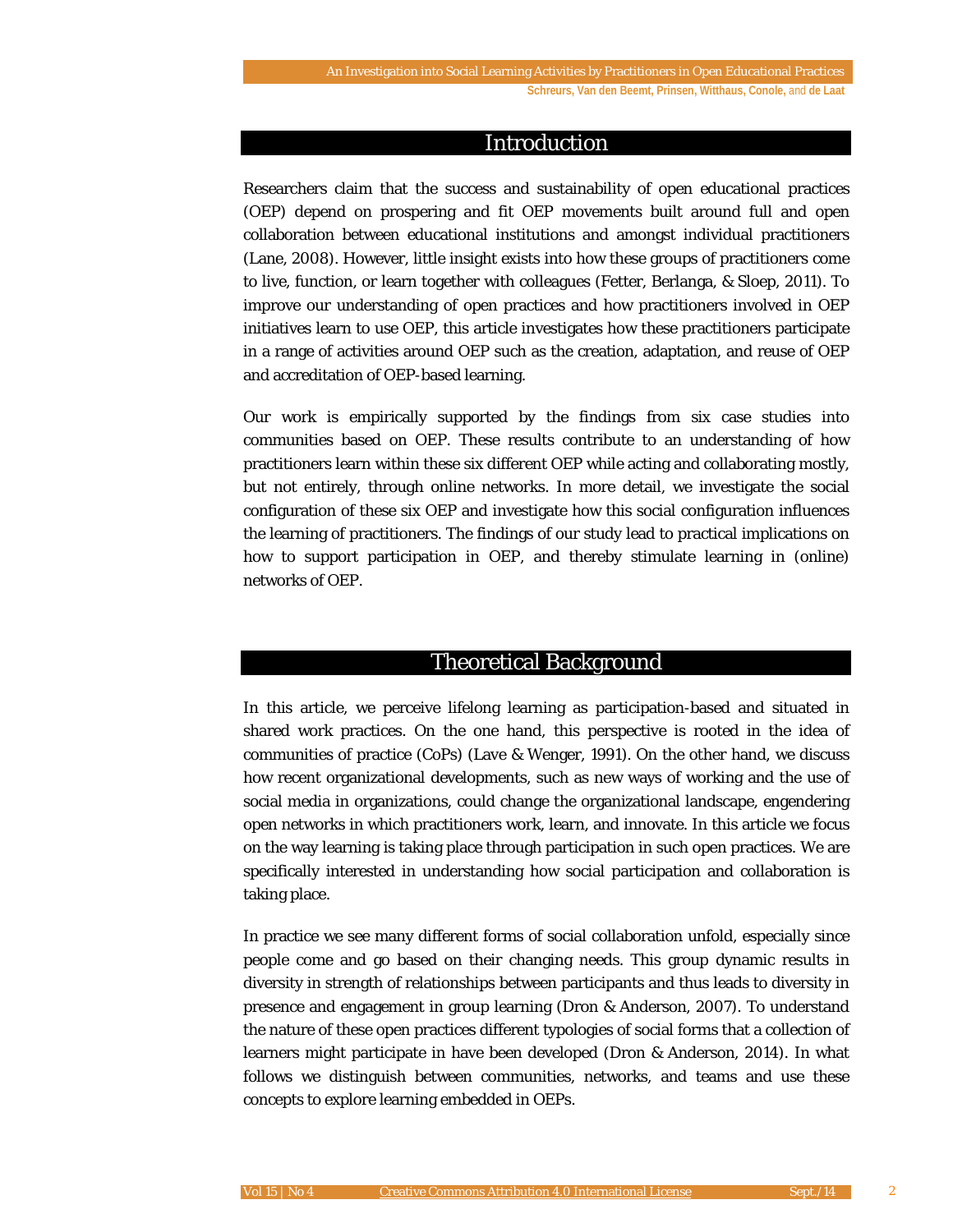# Communities of Practice

In recent years, we have witnessed an uptake of OEPs in many countries (for a list of more than 124 notable OEP initiatives, please see http://poerup.referata.com/wiki/Country\_reports). Researchers investigating professionals who collaboratively participate in these initiatives often refer to the concept of 'communities of practice' (CoPs): groups of people who share a craft and/or profession (Lave & Wenger, 1991). Participants in a CoP are informally bound by what they do together and by what they have learned through their mutual engagement in these activities (Wenger, 1998). However, it is argued that the informal binding of individuals based on shared interests may be non-committal and may not contribute directly to learning activities (Büchel & Raub, 2002). Commitment can be established when the shared activities of a group are embedded in a historical and social context that gives structure and meaning to these activities.

Based on the work of Wenger (1998), a large number of studies show how professionals organize their lives together with colleagues, peers, and customers in CoPs to get their jobs done. These studies also show how within communities the rules of the working game are set: how to do the job and how to do it more efficiently. If these rules about performing a practice are the core business of a CoP, one might expect however that members of a CoP would be reluctant to change the way things are done in the group, or the practice they work in. Much of the research and practice around CoPs has focused on establishing the core of these communities and developing skills and competencies to participate in them (Admiraal, Lockhorst, & Van der Pol, 2012). While the focus has been on community building efforts, the important notions of Wenger (1998) on boundary crossing and the ability of CoPs to constantly negotiate their practices have been largely ignored.

### Networks of Practice

Today, practitioners increasingly realize that opportunities for growth, development, and innovation lie outside their own organization. These and recent other technological developments have given rise to more openness in organizational practices. This openness makes employees less constrained by boundaries that otherwise would impede knowledge sharing. Current technologies and use of social media for example enable professionals to connect with their peers with greater ease, at a larger scale and on a continuing basis (De Laat, Schreurs, & Nijland, 2014). By emphasizing for instance relationships and flows of information, networks of practice are distinguished from CoPs (Wenger, Trayner, & De Laat, 2011; Brown & Duguid, 2001). Others define networks of practice as 'nets', resulting from individual connections between people, with no explicit hierarchies or membership (Dron & Anderson, 2014).

Bottrup (2006) speaks of the potential of network-based learning as an important complement to workplace learning and formal learning. She claims that networks could be a special arena for learning because they give professionals the potential to take a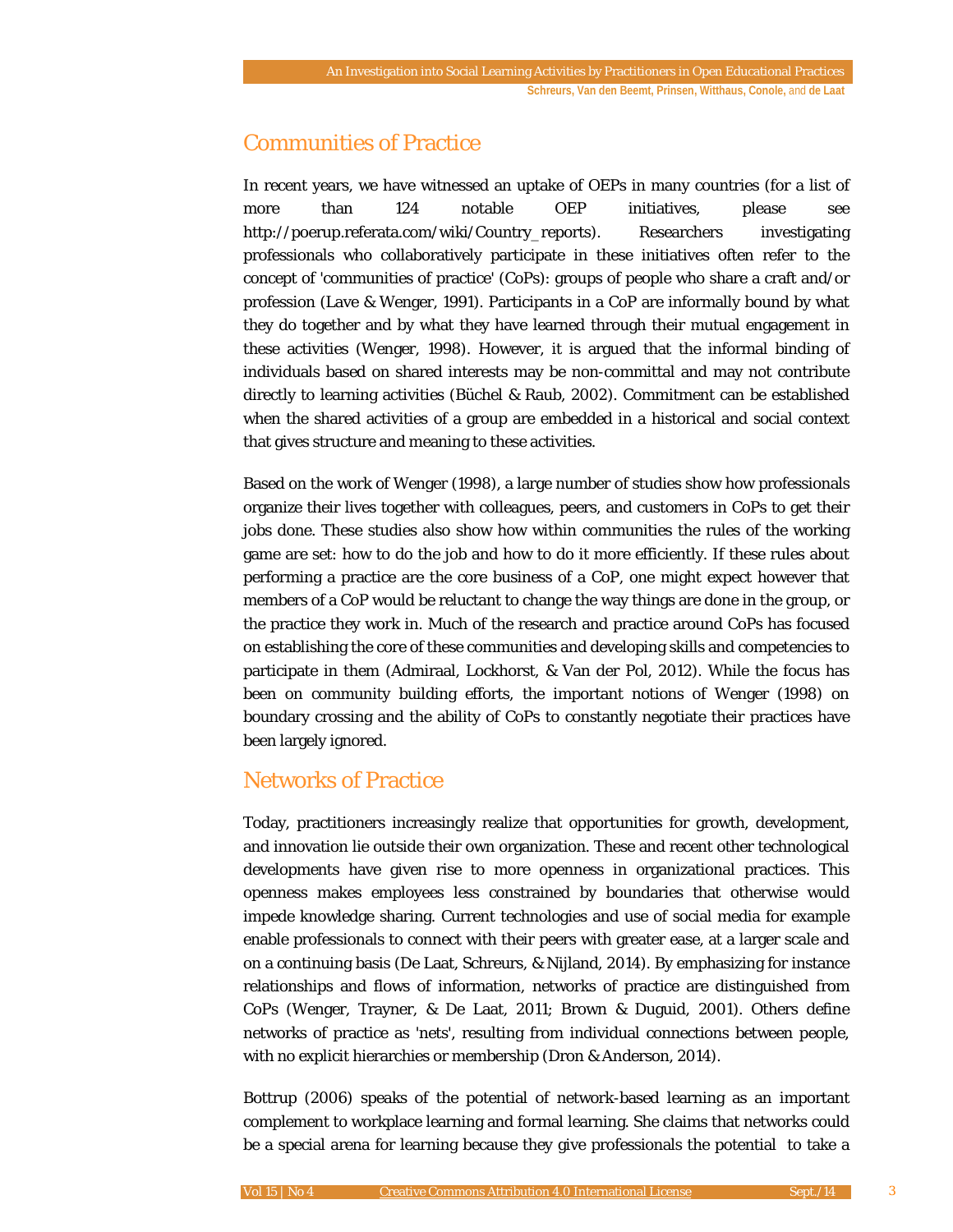needed step away from their daily work practice to reflect and search for new perspectives amongst peers. At the same time network members share goals, which could make it easier to translate shared knowledge to their own working environment.

Open networks of practice are "collections of individuals who come together across organizational, spatial and disciplinary boundaries to create and share a body of knowledge" (Pugh & Prusak, 2013). These networks have shifting and distinct boundaries (Dron & Anderson, 2014). The focus of such networks is usually on developing, distributing, and applying knowledge and, to some extent, on building a collective identity as is seen in communities. Organizations of all sizes are seizing this model to learn more quickly and collaborate productively (Pugh & Prusak, 2013).

### Teams

Alongside communities and networks, 'teams' can be found: 'groups of people that work together cohesively toward a common goal' (Dechant, Marsick, & Kasl, 1993, p. 1), where members 'have been assigned specific roles or functions to perform' (Salas, Dickinson, Converse, & Tannenbaum, 1992). This description resembles Dron and Anderson's (2014) definition of 'groups': externally regulated entities, with clear goals, attributes, and rules. Team learning is defined by tasks rather than knowledge and often guided by institutional schedules and limitations in authorized groups. In contrast, a community's life cycle is determined by tacit knowledge sharing in informal groups based on self-organization and volunteered participation with boundaries beyond the organization (Knapp, 2010). A community can be located somewhere between teams and networks as a form of social organization (Wenger, Trayner, & De Laat, 2011).

### Learning in Social Configurations

Our perspective on learning follows Boud and Hager (2012). They emphasize learning as a continuous process driven by needs that emerge in daily practice, by using terms such as organic growth, evolution, and gradual unfolding. Learning is a process of participation in practice, where professionals continuously develop their identity and abilities in response to events in their professional environment. Boud and Hager thus place learning in a social context, where professionals work and learn together, change and innovate both their professional practice as well as who they are. This perspective on learning involves being in touch with professional colleagues, building the networked connections needed to participate in constructive professional dialogues about what it means to become a professional, and being able to perform in the workplace (Lohman, 2006). Learning in a social context requires facilitation (Büchel & Raub, 2002) and a safe supporting environment (Dron & Anderson, 2014). To implement OEPs, developing, sharing, and applying knowledge are of undeniable importance (Lane, 2008). However, how do practitioners learn from each other while involved in OEPs? Do OEPs encourage the emergence of more or less 'pure' communities, networks, or teams? Can we distinguish different social configurations and, if so, how does the social configuration influence the way practitioners learn from each other to implement OEPs?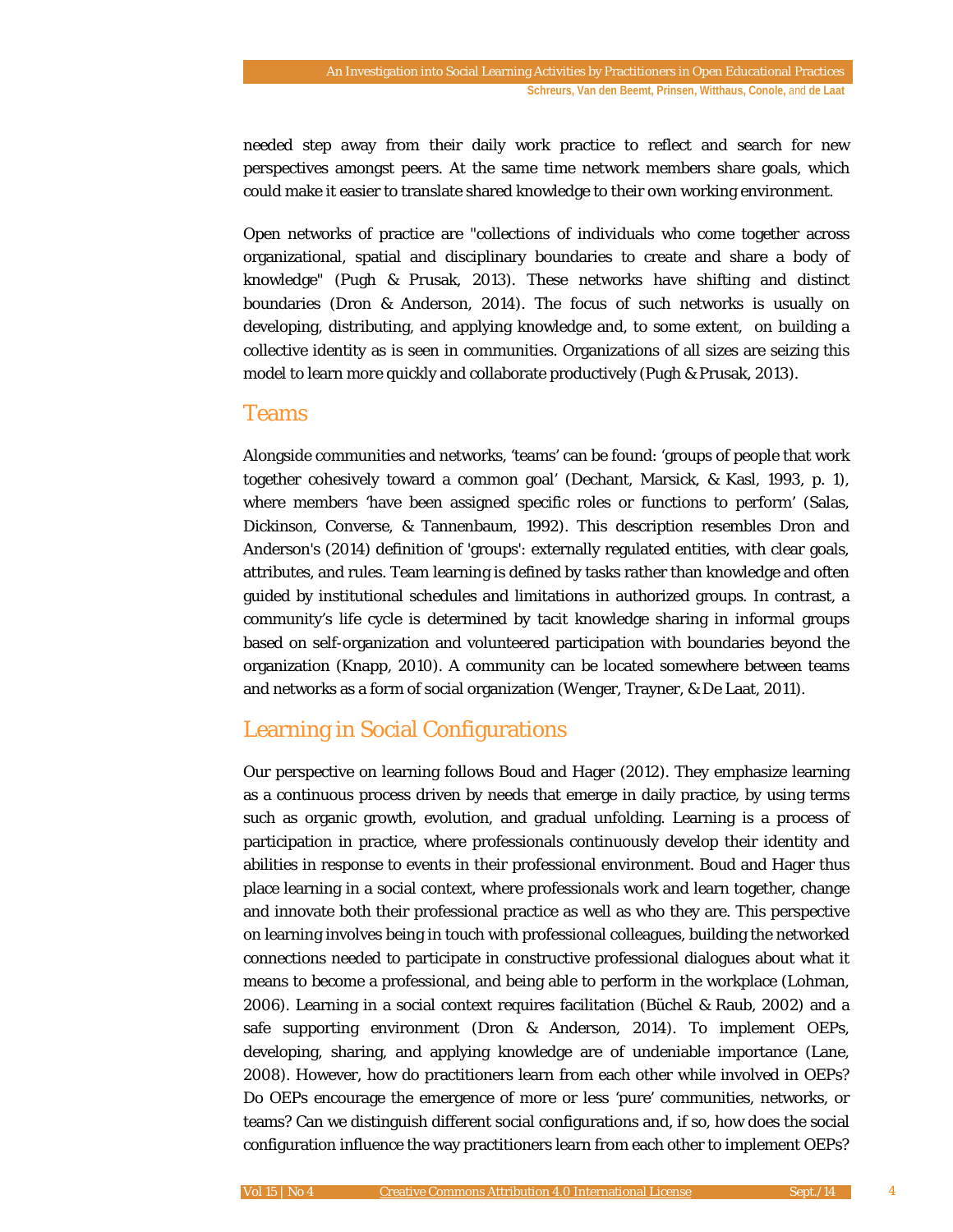We argue that these social configurations within OEPs can influence the learning activities.

Although the complexity of social learning has been acknowleged and theoretically explained little is done to help identify this in practice. Most of this work is done from a single theoretical construct, be it community, networks, or teams. For example, Galley, Conole, and Alevizou (2012) develop community indicators to observe and support online communities. Admiraal, Lockhorst, and van der Pol (2012) developed a community support framework to help develop teacher communities.

But in practice, social learning is a palette of colors that blends in different ways (Dron & Anderson, 2014). The study of the complexity of social learning cannot be restricted to a strict theoretical typology (Wenger, Trayner, & De Laat, 2011). Therefore Vrieling, Van den Beemt, and De Laat (in press) developed a framework that perceives the characteristics of communities, networks of practice, and teams as integral aspects of social learning.

### Dimensions of Social Configuration

The framework of Vrieling, Van den Beemt, and De Laat (in press) operationalizes the social configuration of OEPs into four dimensions: (1) practice, (2) domain, (3) collective identity, and (4) organization. Each of the four dimensions is constructed from several indicators, which reflect leading themes in literature on social learning. These indicators are measured as the extent to which the group shows specific attitudes and behaviour. The dimension *practice* refers to the extent to which the group knowledge is integrated into day-to-day activities and the extent to which the group shows continuous rather than temporary activities. *Domain* refers to the shared area that inspires the participants to share, broaden, or deepen their knowledge and skills within the group. This sharing can lead to value creation on the individual, community, and society levels, provided the group has a clear purpose and goals (see also Büchel & Raub, 2002). *Collective identity* measures the mutual engagement that binds the members together in a social entity, shown for instance by strong ties and the perception of group members as knowledge workers. This mutual engagement goes together with feelings of openness and trust among the participants (Van den Beemt, Ketelaar, Diepstraten, & De Laat, 2014). *Organization* refers to the extent to which the group members have a shared interactional repertoire, a focus on local or global activities, and equal or hierarchical power relations. Furthermore indicators in this dimension refer to the extent to which the group is self-organized and has influence over its own goals, tasks, and methods (Bottrup, 2006), rather than being directed by management. This indicator should not be confused with management support, which is considered an important organizing premise for successful group learning (Büchel & Raub, 2002).

In order to complete the framework guiding our investigation, we included questions referring to the indicators 'sustainability' and 'creative ability' based on the framework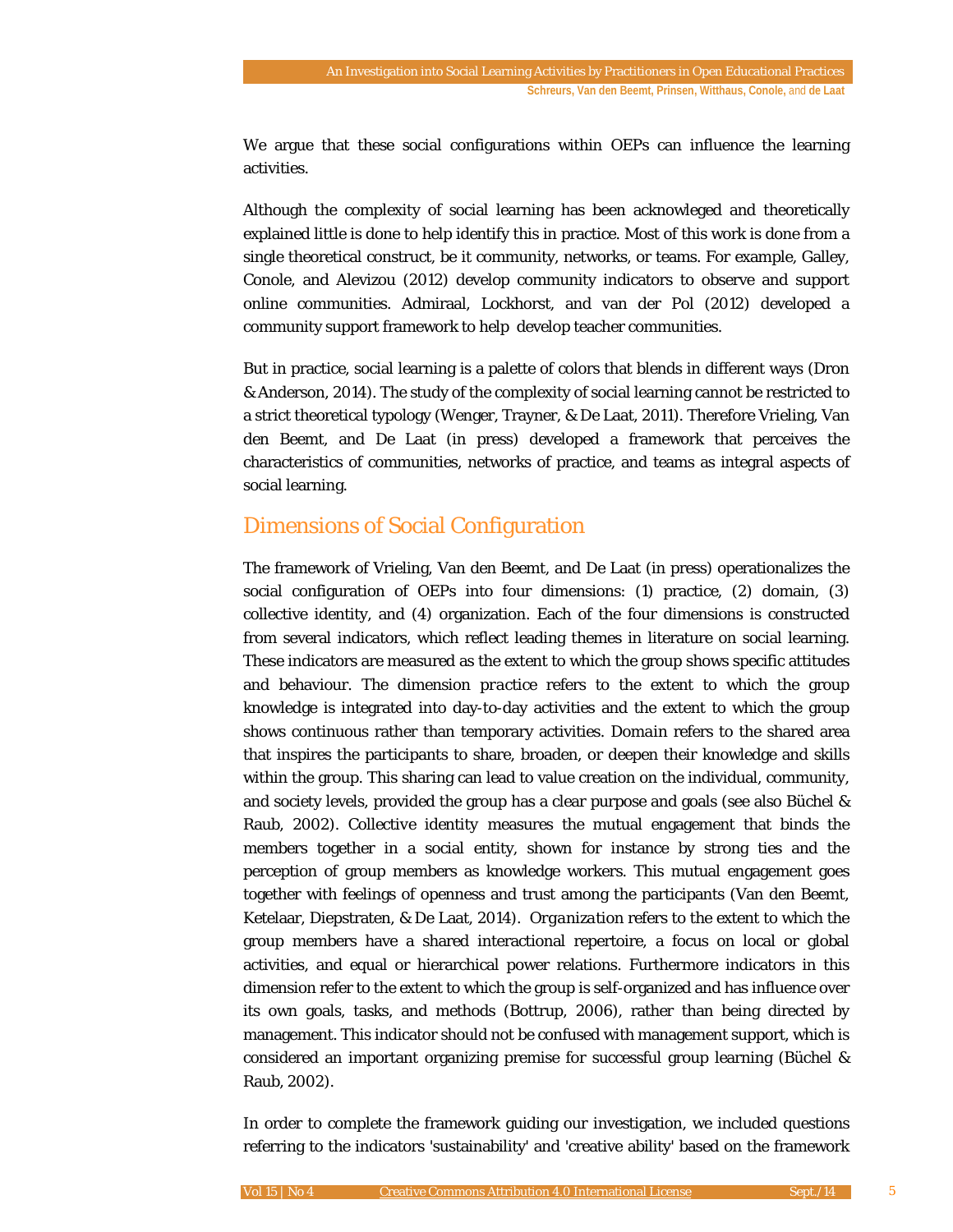of Galley, et al. (2012). Galley and colleagues (2012) see persistence of activity as a crude indicator of successful social learning. In their view, a group is successful when the activity continues until the problem is solved. Another important factor according to the authors is creative ability. Creative ability refers to the competences needed to create shared artefacts, shared knowledge, and understanding. This could be particularly important in networks of practice, where people cross institutional borders and work with relative strangers (Galley, et al., 2012). We believe that with this framework we are able to describe a diversity of social configurations.

# Main Hypothesis

We argue that the dimensions of domain, practice, collective identity, and organization can add to an understanding of the functionality of social learning in the field of OEPs. Starting from these dimensions, our main hypothesis is that different social configurations support a variety of social learning activities. We provide preliminary evidence for this hypothesis with reference to empirical data from the six case studies on OEPs.

# Methodology

# Sampling

From an inventory of 124 OEP initiatives worldwide, compiled by the POERUP project (http:// www.poerup.info/), six case studies were selected. The case studies are defined as notable OEP initiatives. OEP was defined as a set of activities and support around the creation, use, and repurposing of open educational resources (OERs) and MOOCs.

Selection criteria for the cases were: inclusion of primary, secondary, higher education, and vocational training, both long-standing and new initiatives, easy access to respondents through partner contacts, and both national and international initiatives.

### Selected Cases

1. **Digischool**, a national initiative in the Netherlands, started by two teachers in 1995 and resulted in a collection of virtual schools where primary and secondary teachers can share open learning materials and discuss the use of open learning materials in virtual communities. Seventy teachers manage the virtual communities. [\(http://www.digischool.nl/\)](http://www.digischool.nl/)

2. **UvAMOOC**: The first MOOC (massive open online course) in the Netherlands, titled "Introduction to Communication Science" is an initiative of the University of Amsterdam's College of Communication and the Graduate School of Communication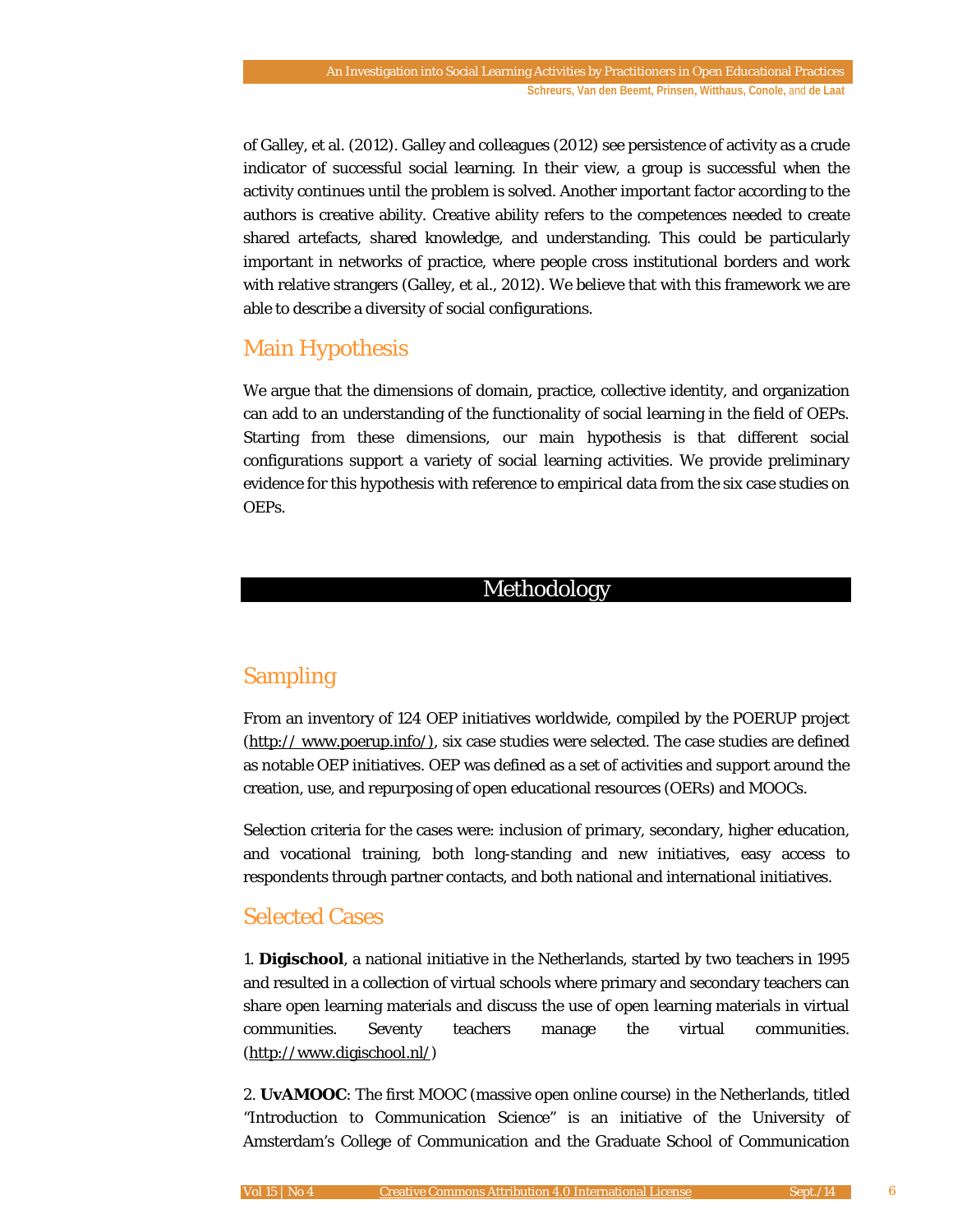Science. It has been run since 2013. The target group consists of college students and lifelong learners all over the world. [\(http://mooc.uva.nl/portal\)](http://mooc.uva.nl/portal)

3. The **OERu** (OER universitas) is an international initiative of the Open Educational Resource Foundation, based in New Zealand, set up in 2011, with the aim of widening participation in higher education by accrediting OER-based learning. The OERu is a consortium of over 30 public post-secondary institutions. Alongside the consortium, the OERu is enhanced by a system of volunteers (Mackintosh, McGreal, & Taylor, 2011). [\(http://oeru.org/](http://oeru.org/) and [http://wikieducator.org/OERu/Home\)](http://wikieducator.org/OERu/Home)

4. The Canadian initiative **BCcampus**, established in 2002 by the provincial government of British Colombia, is a publicly funded organization that aims to bring people from British Colombia's post-secondary system together and make higher education available to everyone by collaborative information technology services. Within this study, we investigated the open education subgroup of the BCcampus project. [\(http://bccampus.ca/\)](http://bccampus.ca/)

5. **FutureLearn** is a private company fully owned by the UK Open University (FutureLearn, 2013). It has collaborated with over 20 leading UK and a few non-UK universities and cultural institutions to form the FutureLearn consortium. Since October 2013, the consortium has offered a range of MOOCs at university level

6. **Re:Source** is an initiative of the Scottish Further Education Unit aimed at developing OER for Scotland's colleges. The initial development work took place during 2012 and it is currently managed by the (Scotland) College Development Network. [\(http://resource.blogs.scotcol.ac.uk/\)](https://mail.ou.nl/owa/redir.aspx?C=Q_LU6f8elUOmZ0T38enh0wgqRtw_ItFIwZkoXb2k43uBaPWPVerKKvMPuqDm5wpPX0IjgbzelfQ.&URL=http%3a%2f%2fresource.blogs.scotcol.ac.uk%2f)

### Data Collection Method

For each case study, three in-depth structured interviews were conducted, resulting in 18 interviews. Interviews were held with an academic contributor representing an institutional partner, a coordinator or manager, and a person responsible for the technical support or a volunteer. This selection was aimed at including both support staff and academic staff and peripheral participants. The interview scheme was guided by the four superordinate dimensions: (1) domain, (2) practice, (3) collective identity, and (4) organization (Vrieling, Van den Beemt, & De Laat, in press). For the OEP context, we adapted the framework by combining it with the community indicator framework consisting of the dimensions participation, cohesion, identity, and creative capability (Galley, Conole, & Alevizou, 2012). The community indicator framework enabled us to include questions regarding facilities, support, and sustainability. The resulting framework was used to investigate and understand the social configuration of the networks the practitioners are engaged in.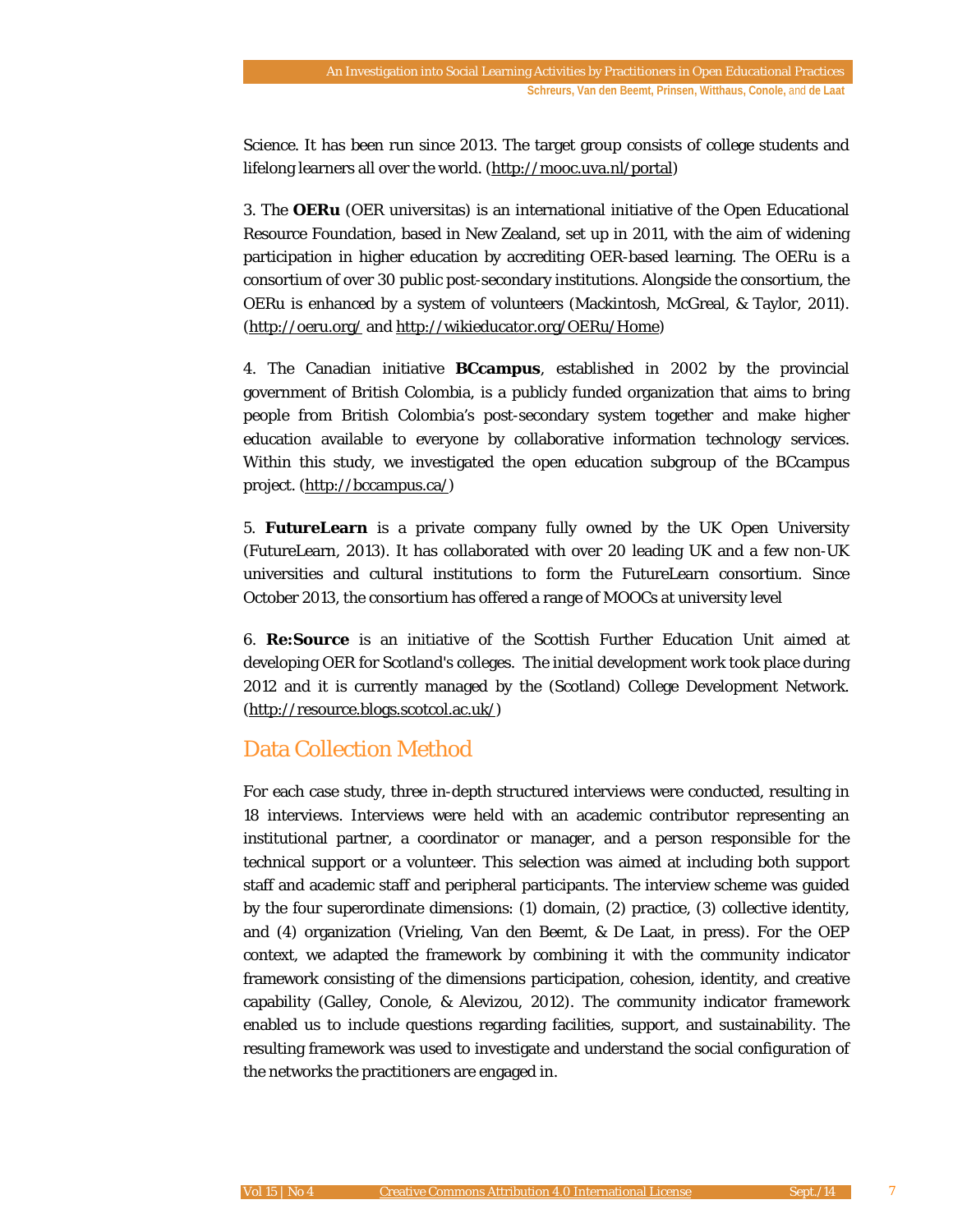#### Table 1

#### *Dimensions and their Indicators of Social Learning*

| 1. Practice                                                                                         |
|-----------------------------------------------------------------------------------------------------|
|                                                                                                     |
| 1a. To what extent does the group exhibit integrated or non-integrated group activities             |
| in daily work?                                                                                      |
| 1b. To what extent does the group exhibit temporarily or permanent social activities?               |
| 2. Domain                                                                                           |
| 2a. To what extent does the group focus on sharing or broadening/deepening knowledge<br>and skills? |
| 2b. To what extent does the group experience value creation, individually or<br>collectively?       |
| 3. Collective identity:                                                                             |
| 3a. To what extent do participants exhibit a shared or unshared identity?                           |
| 3b. To what extent does the group exhibit weak or strong ties?                                      |
| 3c. To what extent do the participants view one another as task executors or knowledge              |
| workers?                                                                                            |
| 4. Organization:                                                                                    |
| 4a. To what extent does the group operate externally directed or self-organized?                    |
| 4b. To what extent does the group exhibit 'local' or 'global' activities?                           |
| 4c. To what extent does the group exhibit hierarchic of equal relationships?                        |
| 4d. To what extent does the group exhibit shared or non-shared interactional norms?                 |
| 5. Facilities, support and sustainability                                                           |
| 5.a What are the main communication technologies that you use for the activities you                |
| undertake as a community? (e.g., VLE, wiki, emails, Skype, etc.) Are these technologies             |
| easily available to you? If not, please can you describe the key barriers or obstacles.             |
| 5.b How do you rate the usability of the systems that <your community="" name=""></your>            |
| employs? (e.g., All systems usable, with internal evidence to back this up).                        |
| 5.c How would you describe the levels of knowledge or skills demonstrated by the                    |
| community members in the discussions, debates, and the collaborative productions?                   |
| 5.d Is there nearby, fast response technical support available for the activities you               |
| undertake as a community?                                                                           |
| 5.e How do you perceive the sustainability of the community you are participating in (in            |
| terms of durability, ongoing costs, etc).                                                           |

# Data Analysis

All interviews were conducted in-person, in some cases via Skype, audio recorded, and lasted on average 45 minutes. The interviews were analysed using a coding scheme developed to generate insights within the four superordinate dimensions. Strategies for monitoring and improving intercoder agreement were used in the analytic process to maintain rigor.

The data analysis consisted of a within-case analysis to reach data reduction, followed by a cross-case analysis to search for patterns in the respondents' answers. In the first phase, data of each respondent were analysed. After coding of the interviews, a thematic coding around categories corresponding to the research question was performed.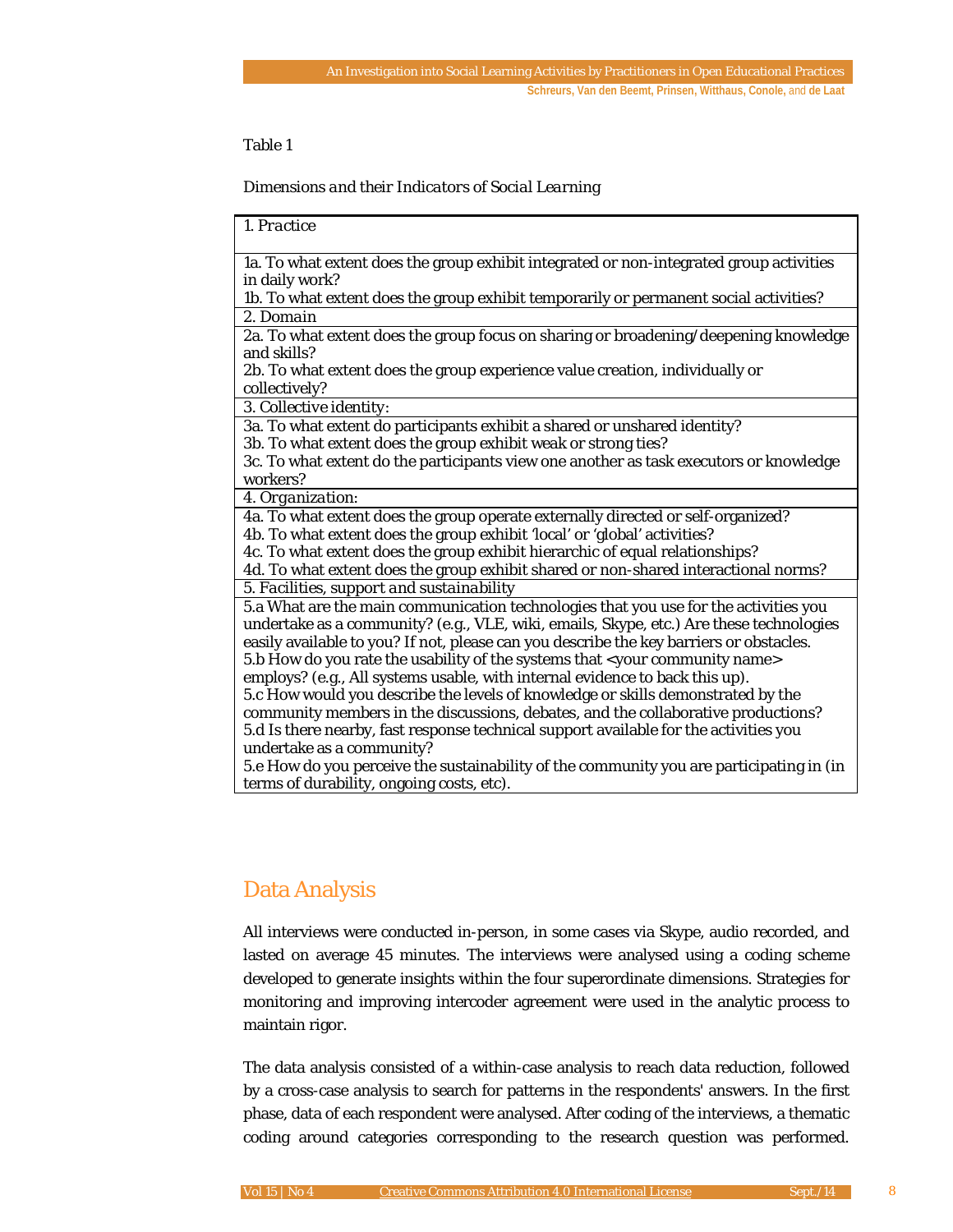Finally, a comparative analysis of all respondents took place, which resulted in accounts to draw conclusions and verify the data with the theoretical concepts related to our research question.

The technique of 'constant comparative analysis' (Glaser & Strauss, 2009) was used for both the vertical and the horizontal analysis in order to continuously compare preliminary interpretations with accounts of the other respondents and the theoretical framework.

### Results

In what follows, we present how the four dimensions domain, practice, collective identity, and organization constitute the social configurations. Results are illustrated with data from the interviews. Subsequently we explore how the social configuration influences social learning activities.

# A) Shared Domain

In all OEPs, educational staff showed dedication to, and could familiarize themselves with, a shared domain: to create and conduct OEPs. In some cases respondents felt they were partly responsible for developing or contributing to this shared domain, whereas in other cases it appeared they were rather 'executing' within a given shared domain. In this respect, the practices of some case studies can be labelled instrumental, such as FutureLearn, Digischool, and UvAMOOC, as they focus on producing OEP. Other case studies, such as OERu, BCcampus, and Re:Source, were found to be more supportdriven in their effort to create awareness about OEPs and enable partner institutions to produce and use OER and carry out OEPs.

All initiatives focus to some extent on creating a technological platform for sharing materials. Most initiatives use openly available media in combination with other platforms (e.g., Moodle). For example, within BCcampus the approach is to build on current uses of technology in order to include more people: "We try to be flexible and use what they feel comfortable with. We might set up a website or a wiki if we feel the people in the project feel comfortable with [that]."

Evaluation of OEPs was done in some form in all examined cases; in one case, this was done in an interactive fashion (quality tagging), and in another this was done through implementation of a centralized procedure (course evaluation). While in the OERu quality control has been part of their practices from the beginning, other initiatives struggle to get quality control in place.

Within the shared domain found in all case studies, each case has its own specific purpose. For example, OERu has the purpose of accreditation of OER-based learning, while BCcampus consists of many different working groups with topics ranging from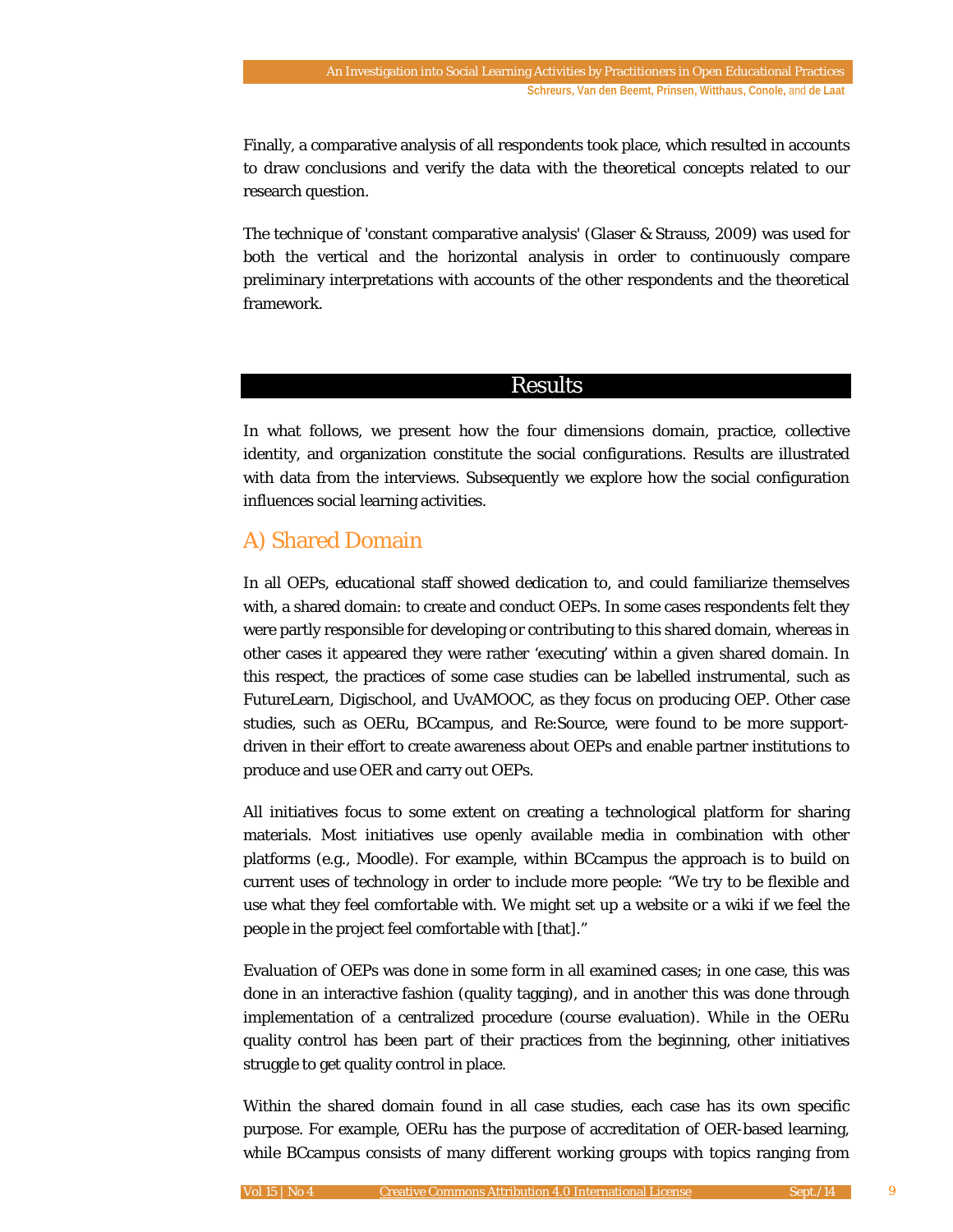open textbooks to educational technology support. The purpose of the UvAMOOC is to experiment with MOOCs as a form of teaching, and building up expertise around the use of instructional and technological design. The Re:Source case study focuses on sharing resources amongst different institutions to avoid duplication of materials, which involves a process of collaboration between several institutions.

All examined initiatives were set up to stimulate or exploit the use of technology within education in general, and the experiences and expertise gained within the projects are used to set political agendas. Therefore, they play an important role at the national policy level by pushing the political agenda of their region or country. In order to do so most but not all initiatives have close relations with national or regional policy advisors or ministries of education.

### B) Shared Practice

The dimension shared practice is represented by the extent to which the group exhibits activities integrated in their daily work and the extent to which these activities are continuous.

OEPs that can be characterized by a support-driven approach, with a focus on creating and sharing knowledge, show a profound shared practice. For example the open textbook initiative as part of BCcampus saw librarians from different institutions working together on knowledge about open textbooks, copyright issues, and sustainability of educational materials. Other initiatives with a focus on creating and sharing materials, characterized as the instrumental approach, show a less profound shared practice. The case of Digischool consists of specific topic related subgroups within the larger network, yet the actual production of OEP happens on an individual or institutional basis; the same holds for FutureLearn. All cases reported a large amount of experience and expertise within the OEPs. The extent to which shared practice consists of permanent social activities, even beyond the boundaries of institution or domain, appears to be related to the age of the group. For example the ETUG community, part of the BCcampus initiative, knows a history of over 20 years and shows a strong core group of people meeting each other both inside and outside community gatherings.

OERu respondents, being geographically dispersed around the globe, reported that a shared experience takes time to develop and, at this stage in the OERu's history, the concept of shared practice is more evident in the member institutions, where colleagues have a longer shared history, than in the network as a whole. This aspect differentiates the dimensions practice and domain; because in this case the domain is shared on network level and shared practice is mostly located in the subgroups.

For most case studies shared practice happens both online and offline. Online participation is reported to be facilitated by a wide range of available communication and social media tools, such as wikis, forums, mailing lists, and a number of purpose built platforms. These tools are used in diverse ways, from short periods of browsing to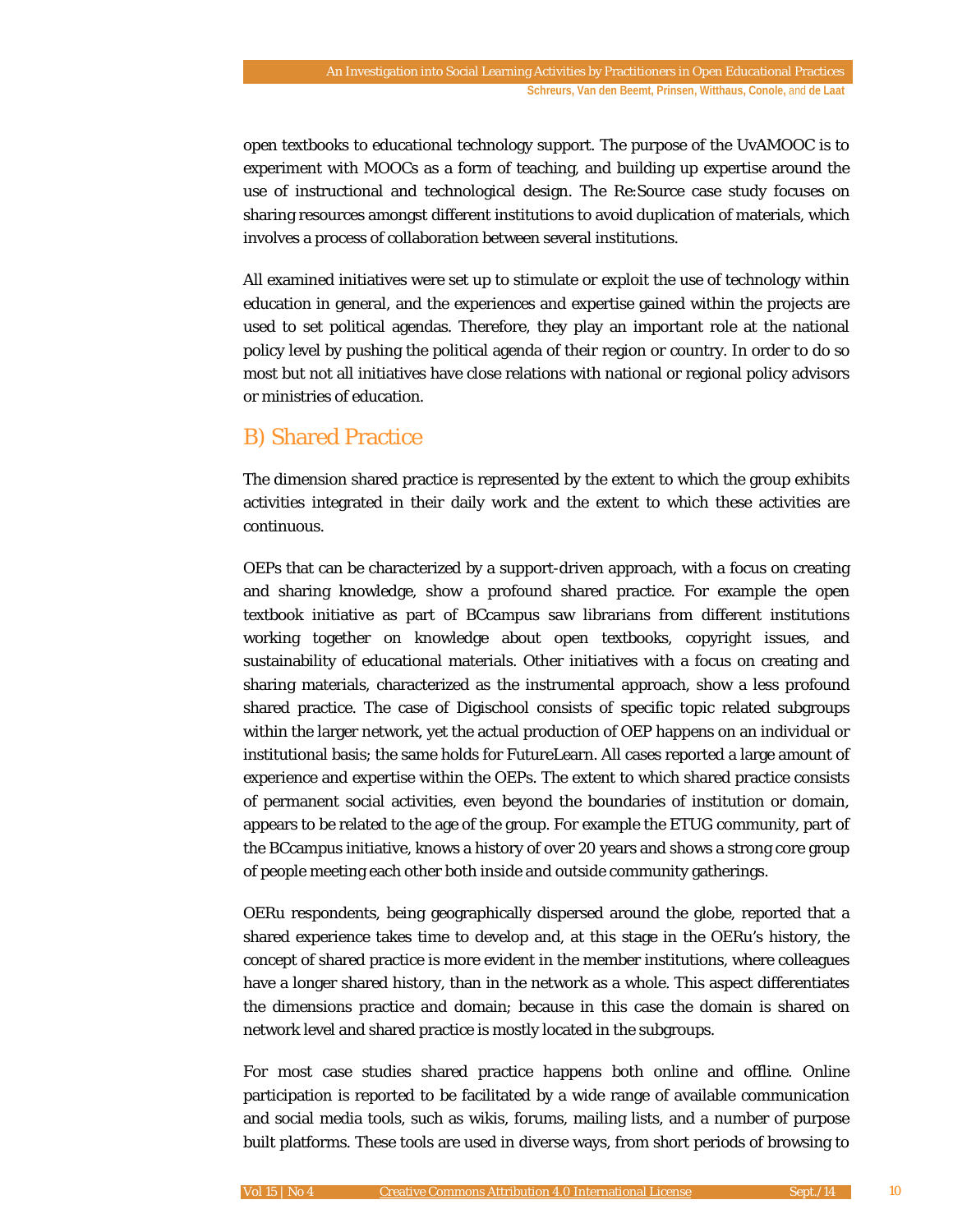engagement that is more reflective. OEPs with a focus on the production of open educational resources or MOOCs rather than collaborative production of knowledge reported using fewer tools and mainly wiki-type or online learning environment-type applications. All technologies are reported to be easily available to participants, provided they have Internet access. Regarding usability and technology support, the interview respondents stated that most tools were easy to use. Whenever problems arose, most groups relied on their institutions with helpdesk or in-house technicians.

# C) Collective Identity

The dimension identity is composed of indicators related to the extent to which the network shows strong ties, a shared experience and identity, and members are able to articulate relationships with others that involve a distribution of functions or roles.

A strongshared identity, related to the domain and goal of the community, can be found in the OERu initiative. The shared identity refers to the philanthropic values and purpose of widening access to education using OEP. All OERu participants reported feeling that they belonged to the network and had a sense of ownership.

Within BCcampus and Re:Source there is no evidence of a shared identity on the network level. Yet, subgroups within the networks with an extensive history, sometimes extending long before the beginnings of the initiative, were reported to have a more profound shared identity. BCcampus, for example, counts on existing communities of practice to drive the learning that is necessary for use: "When we started, long before the start of BCcampus, everyone had a purpose coming from their own institutions; as time went on we developed stronger connections to the ETUG-community.''

Respondents all reported their networks as being open, trusting, and collaborative. Participants saw each other as equals, although the case studies show that instrumental networks such as UvaMOOC and Digischool consist of a core group of technical and coordinating staff, showing a co-creating relationship, and a large group of (mostly) non-sharing consumers. UvAMOOC participants shared the feeling that they were collaborating in an interesting experiment in the first massive open online course. The feeling of having a shared identity differs strongly per case study, along the lines of the dimensions domain and practice: Case studies that are support driven showed a stronger collective identity compared to the more instrumental cases.

### D) Organization

All examined OEPs are complex organizations comprising diverse forms of networks, (older) communities and smaller teams. All are (inter)national initiatives, with support from regional or national politics, except for UvAMOOC, where all participating members were located in one institution. Despite the national or regional origin of the case studies, the institutional teams and communities often deal with local issues: specific aspects of education or particular applications of technology. This is true even in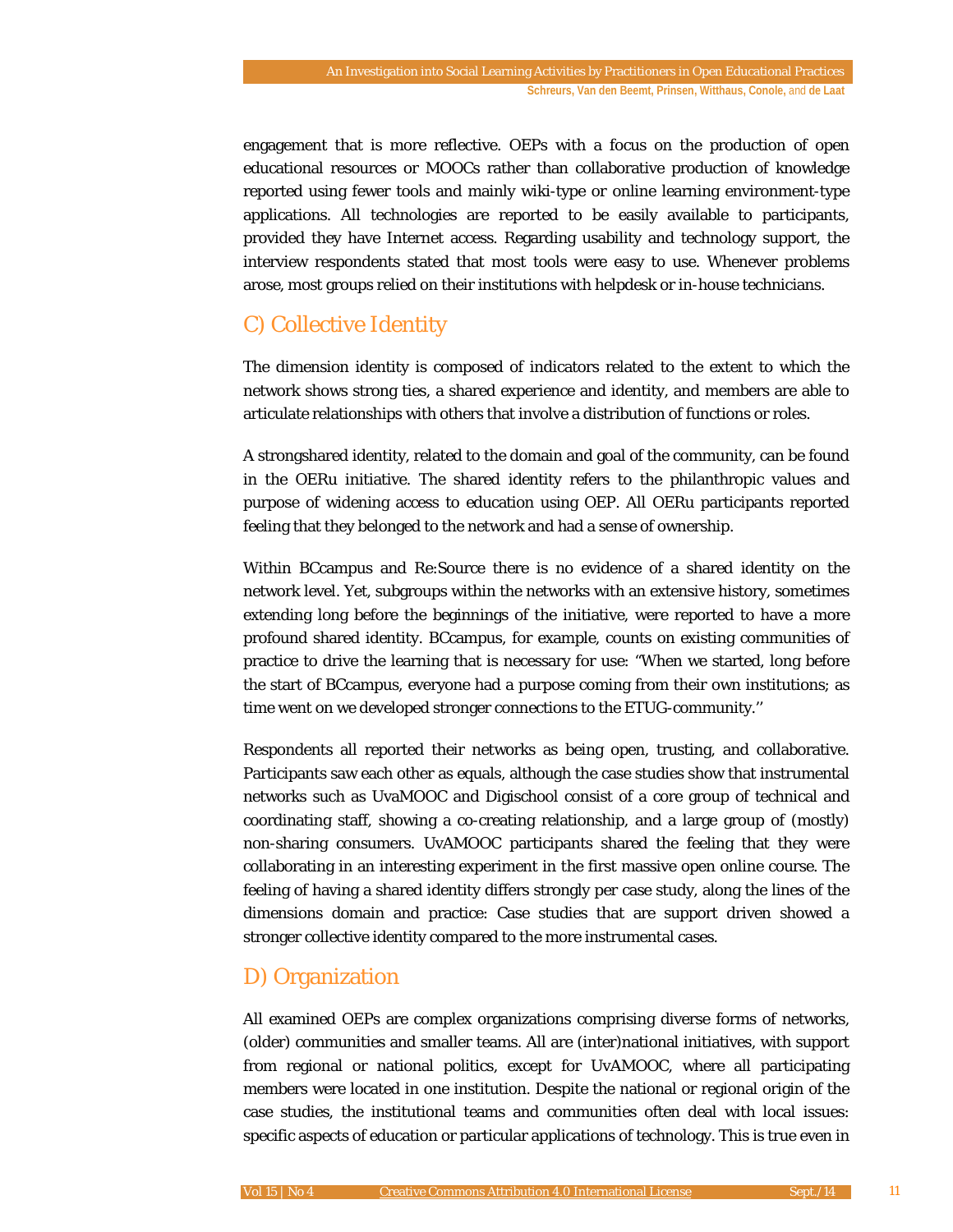cases where global issues are at the heart of initiatives, such as OERu and BCcampus, where improving access to education is central, since each of the partner institutions also has its own local needs and audience to address.

Coordinators and staff members often state that they do not have enough time or resources to give the OEPs the attention required. The longer-standing networks have a more defined organization compared to newer networks. Networks focused on creating and sharing new knowledge have a collaborative atmosphere, often extending beyond the community itself.

> ETUG (BCcampus) is a social bunch that get together for instance to make music. This strengthens the community. During informal meetings, experiences are shared. There is a lot of work virtually, so the face to face events add to the community feeling and shared history.

Because of what was described as a less active audience, instrumental cases such as Digischool are often experienced as only partly collaborative.

> There is not much co-creation [in Digischool]. You can show that you have made it together with someone, but in my experience, this does not happen much. ... When it's made, it is made. Maybe people are open to more cocreation, but it doesn't happen (yet).

Most of the cases featured a central actor that either set things in motion or kept the energy in the community high (e.g., by active recruitment of contributors or active inviting of contributions). Within OERu respondents doubted the sustainability of the network without their central *figure* "[who] does a brilliant job of keeping people in the loop, of engaging with new partners, of getting contacts together", and worried that "without a central unit, institutions could wander off in various directions". On the other hand, the OERu coordinator himself claimed, "There are natural leaders who emerge [within the partner institutions] and that's who we work with" (interviews with OERu respondents cited in Witthaus, 2013a, b, and c).

Both contributions by media creators (technicians) and content creators (teachers or other) were key for the activity level of the community. The importance of a central actor specifically holds for initiatives focused on sharing and creating knowledge. In terms of interactional repertoire, all OEPs showed a mixture of types of communication and behaviour, while communities centered on resource use showed more unidirectional interactions.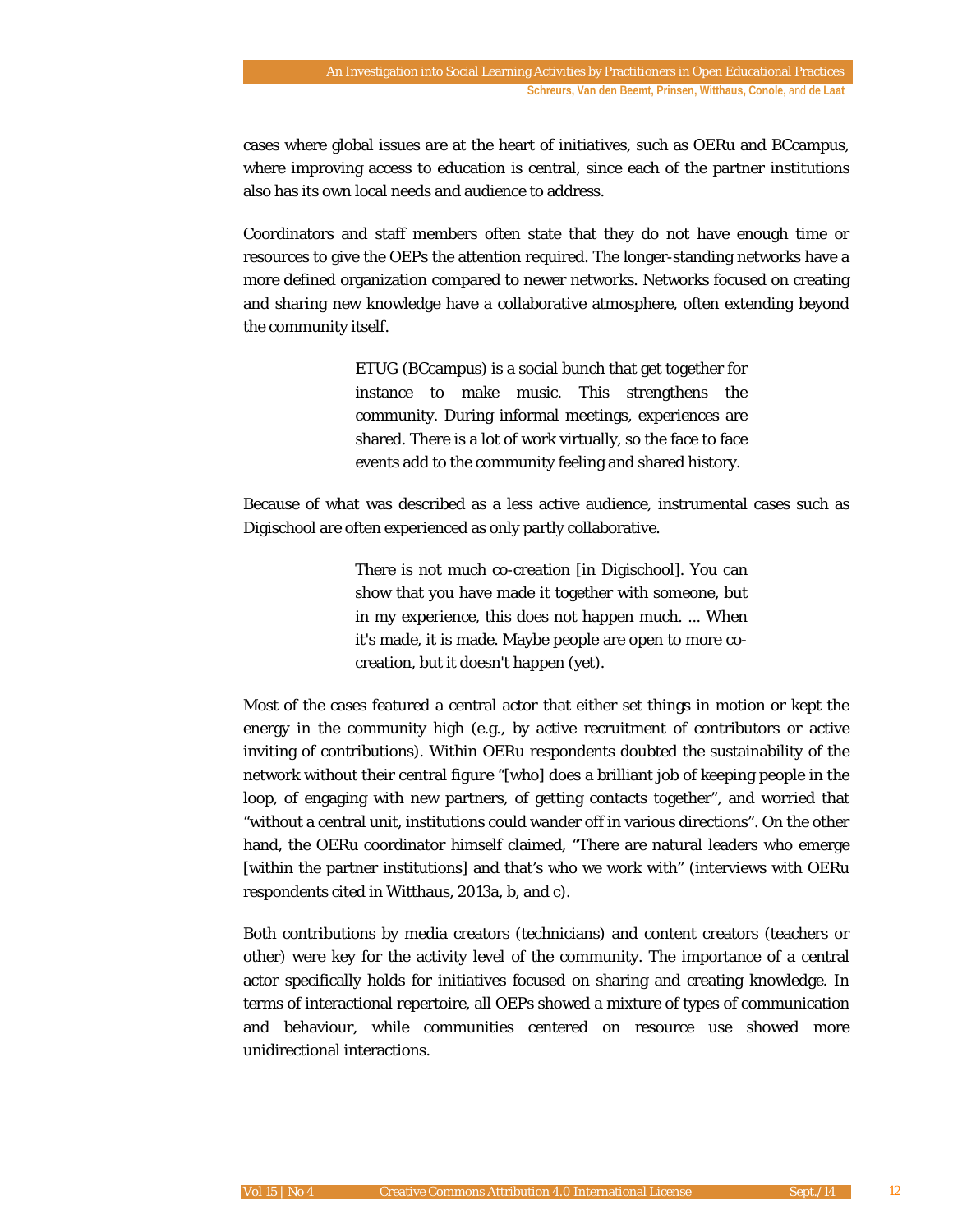# Learning as a Result of the Social Configuration

Our results show mixed forms of social configurations within the OEP case studies, providing further evidence that team, community, and network aspects are all part of the social structure of a given group (Wenger, Trayner, & De Laat, 2011; Doornbos & De Laat, 2012; Schreurs, et al., 2014). Most OEPs involve complex organizations with a diversity of networks, communities, and smaller teams. The results second our hypothesis that different social configurations support a variety of social learning activities (Vrieling, Van den Beemt, & De Laat, in press), such as co-creation, sharing knowledge, or sustaining networks of relevant others. This result correlates with Dron and Anderson's (2014) finding that few of the categories are absolute in any given group of people.

The teams are situated within individual institutions and focus mostly on a shared practice: Both learning about the production of OEPs and their creation happens mostly within the teams. Despite the fact that team members 'have been assigned specific roles or functions to perform' and are more hierarchically organized in our case studies, they do have a shared identity (Salas, Dickinson, Converse, & Tannenbaum, 1992), which resonates with items in the community indicator framework (Galley, et al., 2012). Within institutional teams, we see that members are participating in open networks of practice going beyond the borders of their institutions. We distinguished two types of open networks of practice. Within the support-driven networks practitioners cross their institutional boundaries to search for and share knowledge and expertise about the use of OEPs. The support-driven OEPs report more symbolic learning outcomes (Van den Beemt, Ketelaar, Diepstraten, & De Laat, 2014), such as mutual understanding, value in work, and inspiration. For example, within OERu, the shared identity leads to powerful social learning:

> Oh this is the most rewarding experience of my entire career. It's a return to the core values of education and to share knowledge freely. At the heart of every educator is this passion to share knowledge; it's [given me] the ability to share this passion. (cited in Witthaus, 2013a)

The instrumental cases were often still looking for shared values, such as in the case of Re:Source: "people are going to have to be exposed to the benefits of sharing, the idea that there is more to be gained by sharing then there is to lose."

When participants of the instrumental cases identified problems related to the intensity with which members participated or noted that participation of certain members was not sustained, this seemed to be at least partly related to a lack of shared identity, where values of the OEP were not (yet) in line with the concerns of other constituting members. Sometimes the innovative drive of the core group and intrinsic motivation found in many other participants was not or could not be shared by all network members.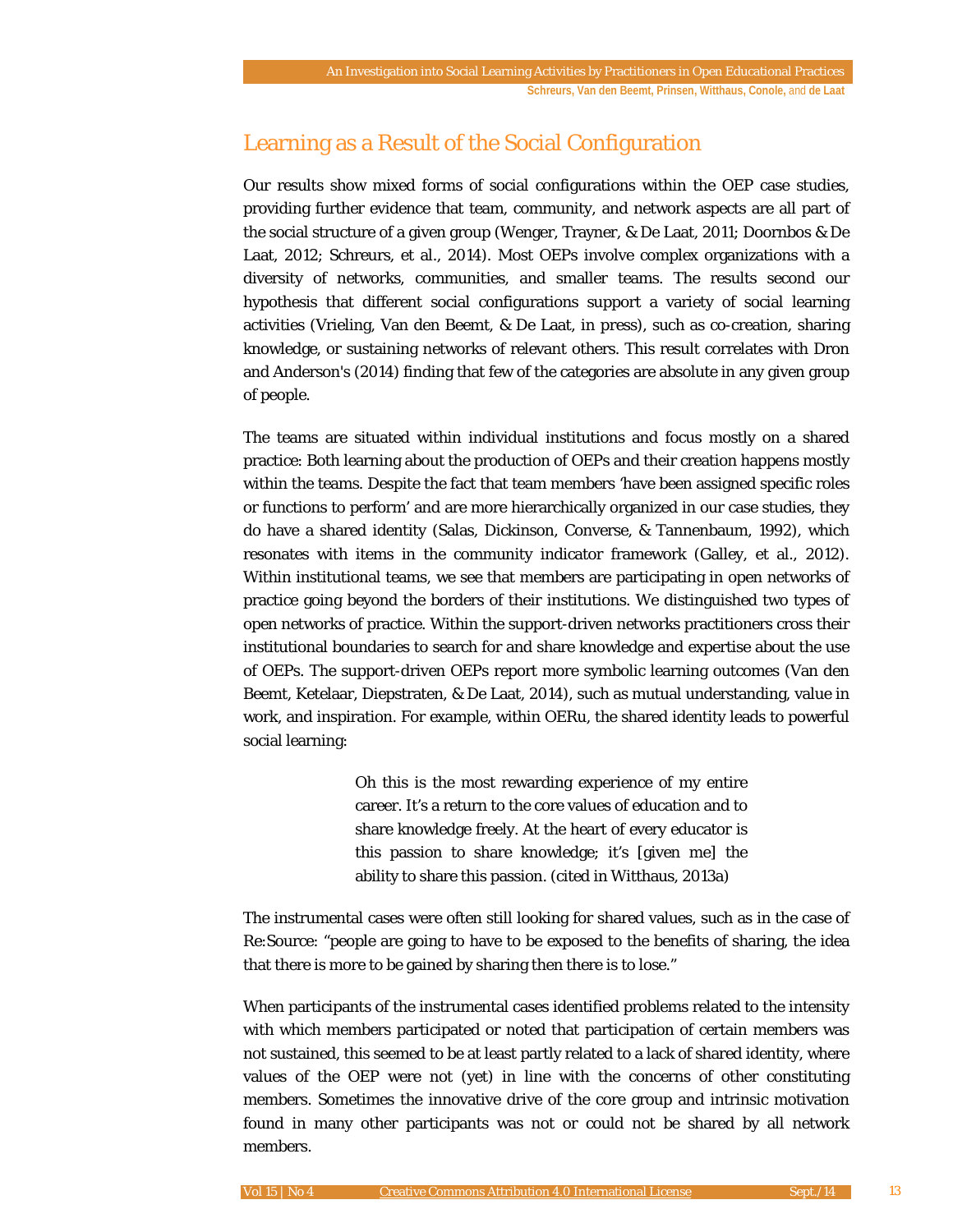Learning that happened within the long-lasting communities seemed the most profound. Members of a community are informally bound by what they do together and by what they have learned through their mutual engagement in these activities (Wenger, 1998). Participants in our case studies reported a strong identity around a common agenda or area for learning. In this way, shared learning and interest of the members, together with a shared social and historical context, keep the community together (Galley, et al., 2012).

> There is a lot of work virtually [in BCcampus], so the face to face events add to the community feeling and shared history...[also] for the Open Textbook Initiative, we are beginning to see this. So, we organize a book sprint, an intense event that leads in 4 days to a textbook. This should lead to shared ownership.

We see not only different social learning activities, but also different technologies used within the different social configurations. Within the support-driven networks of open practices, people use mostly one-to-one e-mails or group mailing lists to learn from each other. Within the instrumental networks participants often use shared content management systems to publish their OEPs, but use these individually. The community type networks use a wide range of social media to stay up-to-date with each other and email is used to leverage the expertise of community members, in addition to regular face-to-face meetings.

The findings of the different learning activities within the different social configurations are well demonstrated within the OERu interviews with the coordinator and an institutional member: The institutional member reported reading the discussions that come in through the institutional members' mailing list. He reflects on what is being said, contributes his own ideas via the mailing list, and implements the ideas within his own institution by discussing the ideas with colleagues. Within institutional teams, most learning still takes place offline, through shared practices within their own institution. For example, the OERu institutional member who was interviewed said that the actual deep learning happens within his own institution:

> I mean sure there's lots of reflections within the network, but most of those reflections tend to be offline. There's a lot of offline reflection between partners sharing their experiences and helping to inform the process.... [O]ne of the biggest challenges we face in the OER movement at the moment, is crossing the chasm ... from sharing to learn, to learning to share. (cited in Witthaus, 2013b)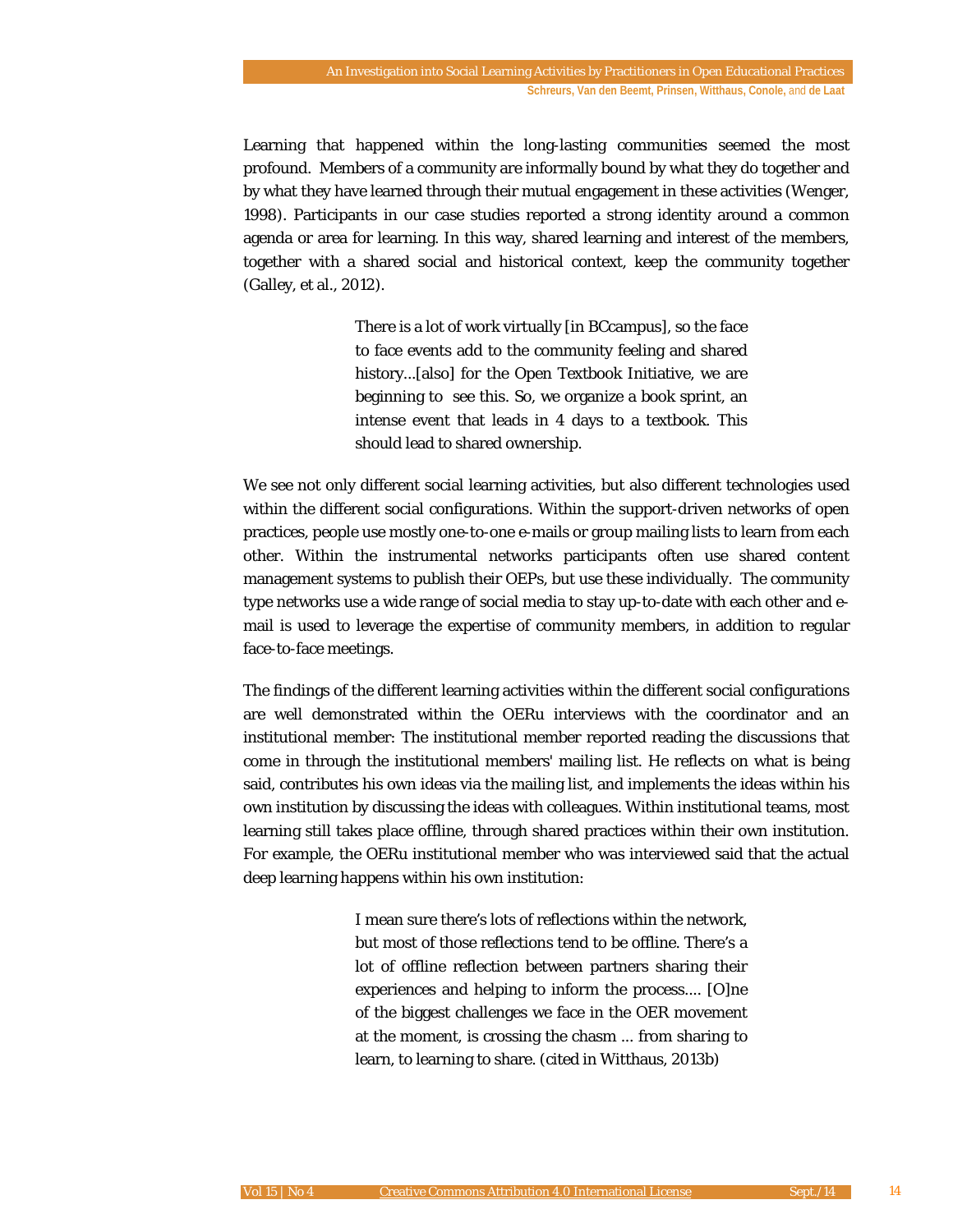#### Conclusion

Our study is based on six different cases that share commitment to OEPs. In order to present truly generalizable results, more data is needed. However, our findings resonate with the experiences of practitioners and can thus provide other practitioners with starting points for initiating and developing OEPs.

The analysis of the social configuration of the six OEPs investigated provided evidence that within one initiative, different social configurations can be embedded (institutional teams, open networks of practice, and a strong community) with different roles, goals, and learning platforms.

Through the investigation of these social configurations, our analysis contributed to an understanding of how social learning activities are taking place. Although members do learn about the practicalities of using OEPs within institutional teams, the participation in open networks of practice does give access to the needed external expertise. Professionals increasingly see participation in open practices as a requirement for professional learning. These open networks of practice are dispersed across geographical and organizational boundaries, are informal and self-directed by nature, and disentangled from hierarchy. Open networks of practice have the potential to offer professionals a more dynamic and more useful 'platform' than CoPs for staying abreast in a rapidly changing profession. However, it is the long-lasting sub-communities and a strong coordinator that provide the drive to enable knowledge that could sustain and empower the knowledge sharing within open networks of practice. Interestingly, there is always some element of the practice geared to continual adaptation and change. Within these sub-communities there are clear forms of collaborative knowledge building, mediated by a variety of technological tools, which might be adapted to newly arising needs. This implies that it is wise, when attempting to build sustainable OEPs, to build on existing, long-standing communities, as this is likely to lend sustainability to the initiative.

In the cases involving instrumental networks, it was mostly suggested that individual motivation was central to active participation, at the same time showing an (overarching) institutional commitment. A typical example would be where specific project funding has been obtained for the development of resources. In these cases, central coordinators may continue to play an important role in sustainability.

In addition, working towards (the maintenance of) a shared identity will help in the creation of sustainable OEPs. Our investigation of this dimension seems to suggest that cases reporting a shared identity had a common view of the value of learning and were aiming to engage in and support knowledge co-creation; their aim was not in the first place instrumental.

Experiencing being part of a community with a shared practice and identity might necessitate the sporadic organization of face-to-face encounters. Co-production seems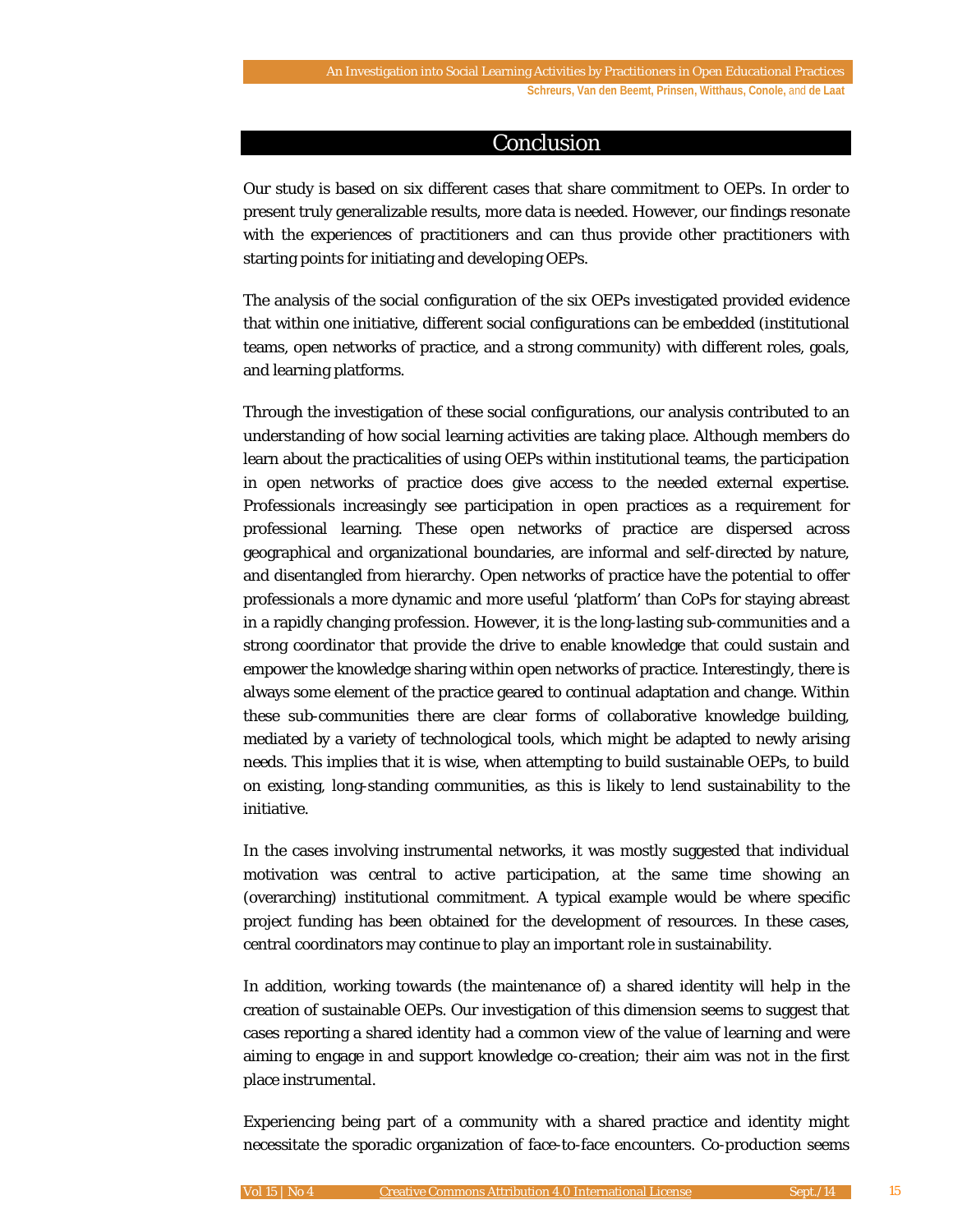easier to achieve by institutional teams and the constitution of open, trusting, and collaborative relations is still a challenge in totally mediated environments.

### Discussion

This study shows that social learning is complex and dynamic, and relies on supporting structures whether they are based on learning in teams, open networks of practice, or communities. Although the configuration includes different practices and interactional repertoires, learning activities take place at all levels but in different forms and at different levels of intensity (Schreurs, et al., 2014).

The applied framework helps us to further understand how to possibly connect social learning at various levels of scale (Hoppe & Suthers, 2014). The empirical findings reported in this study show evidence that within an OEP initiative there are multiple forms of participation possible at various levels (and at the same time). For some people it is enough to 'dip in and out' and see the OEP as a potential networking environment and treat it as a source of knowledge and potential learning ties. Occasionally one might take a keen interest in a particular topic or aspect and join a smaller group, that is, a 'team', to help solve a certain issue at hand. Or people might feel that this OEP community provides a kind of home-base and treat it as a community that also provides networking opportunities and the ability to start up temporary sub-groups or teams for particular tasks. The study shows therefore that OEPs facilitate networking, where openness allows the opportunity to meet and participate (a construct perhaps similar to the notion of legitimate peripheral participation (Lave & Wenger, 1991), but one does not necessarily need to become a core member. This networking 'layer' is likely to be connected with one (or more sub-) communities dedicated to developing a sense of belonging and maintaining long lasting productive relationships stewarding a shared domain. At a lower level of granularity within the OEP we have seen that teams or taskforces can emerge to solve an immediate problem. Participation within these teams can be drawn from the community or network level. This structure seems to align with the theoretical framework developed by Dron and Anderson (2014) where they identify nets, sets, and groups. They also recognize the fact that these social forms overlap and/or blend, but the extent to which they are connected at various levels is an issue for further research. The notions of (dynamic) nested forms of social configuring was also found in a study by Doornbos and De Laat (2012) where within an open network of practice on teacher professional development, there was a similar dynamic and mixture of social configurations. In their study they found that the network even took on external requests based on their recognition and status as experts in their field and applied a team-based structure to deliver as well as share their findings within their open network of practice promoting therefore a form of collective intelligence (Dron & Anderson, 2014). The extent to which the open networks of practice in the current study show evidence and how this contributes to innovation and learning is a topic for further research. Dron and Anderson (2014) argue for example that safety is an important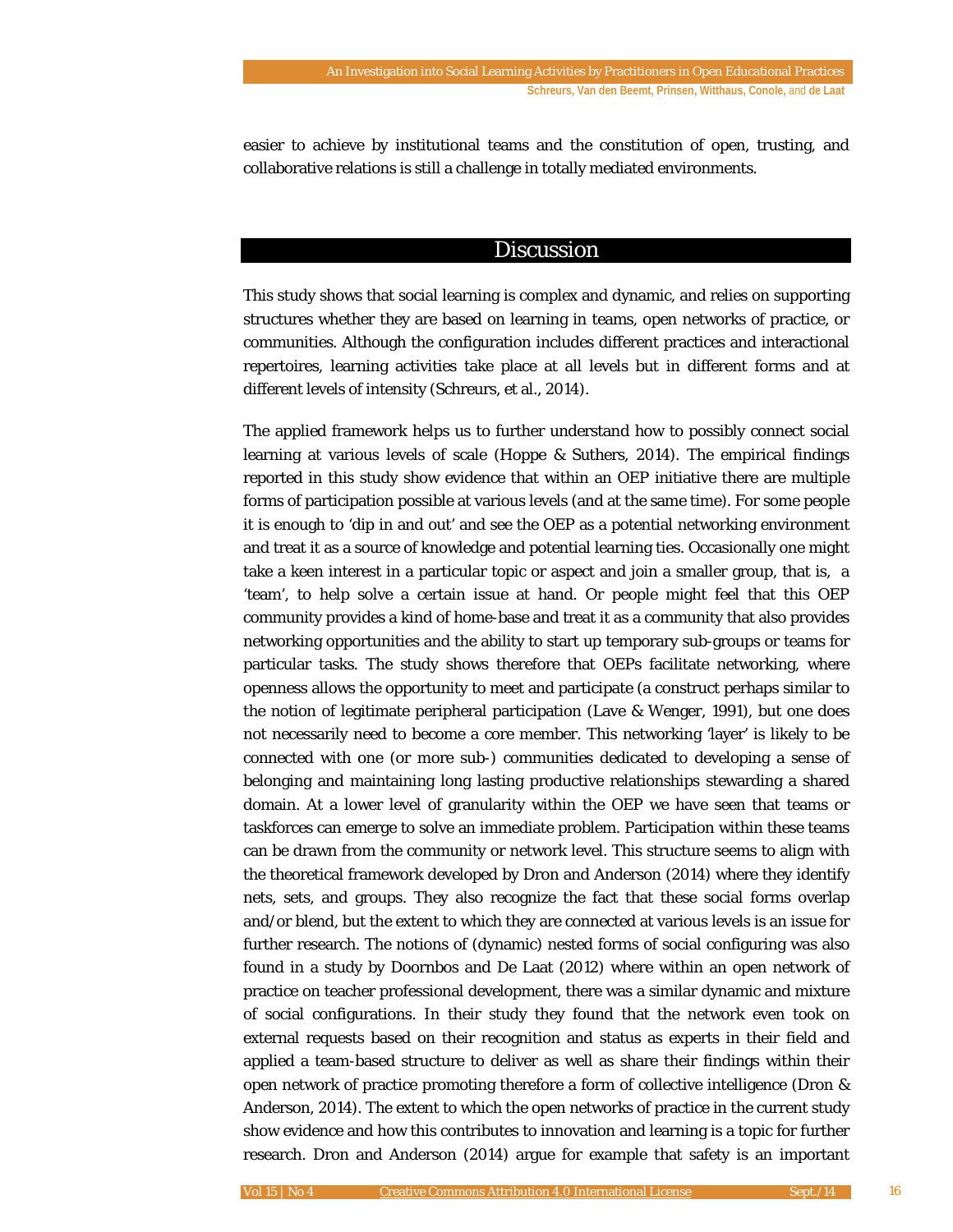factor to stimulate social learning. Especially in sets anonymity could create a safe atmosphere for participants. This could be the case for teachers who use online platforms such as the Dutch initiative Wikiwijs intended at sharing educational materials, as in a recent study teachers claim to be reluctant to use this platform because they are afraid of being judged by colleagues. The importance of safety is also found in other studies (cf. Van den Beemt, et al., 2014).

A final issue worth mentioning in the discussion is how these theoretical and practical frameworks can help to promote and assess learning and the value that these open practices produce. Now that professionals join these open practices outside the organizations they work for (and meet and collaborate with self employed professionals) it will be even more difficult to manage and recognize valuable knowledge or skills within an organization. Participation in open practices challenges the more traditional forms of career path development, intellectual property, and organizational human resource management systems. At the same time, it provides new opportunities for those organizations and individuals that are open to exploring the benefits of collaboration and co-construction of knowledge beyond institutional boundaries.

### Acknowledgements

This study is conducted within the frame of the POERUP project, funded by the lifelong learning program of the European Commission (POERUP, 2013). The POERUP project aims to enable the development of policies to stimulate the uptake of open educational resources. Within the POERUP project, partners from the Open University of the Netherlands, Sero Consulting and the University of Leicester, and the University of Athabasca collaborated to gather all the data with help from the OEP initiatives under investigation.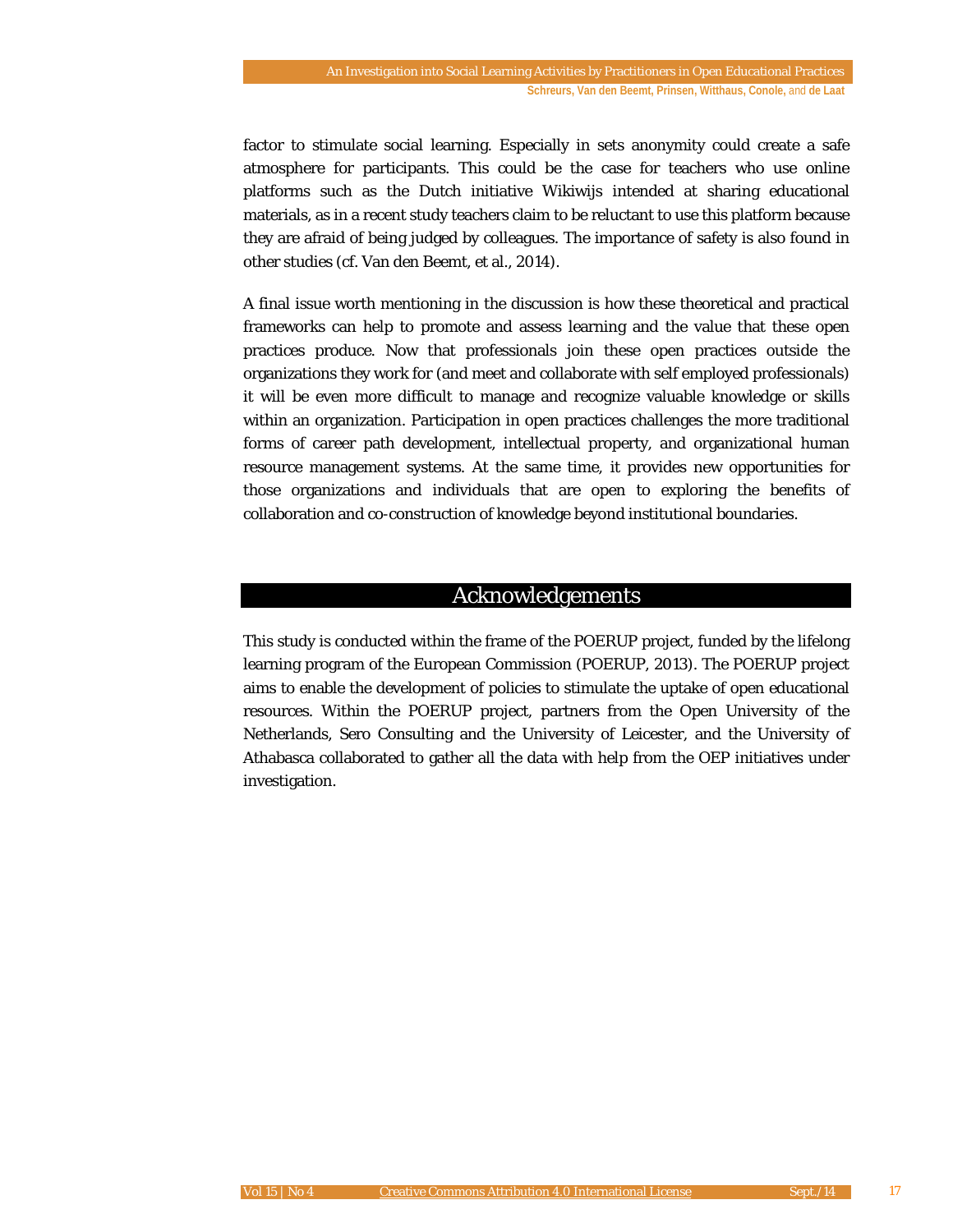#### References

- Admiraal, W., Lockhorst, D., & van der Pol, J. (2012). An expert study of a descriptive model of teacher communities. *Learning Environments Research*, *15*(3), 345- 361.
- Bottrup, P. (2006). Learning in a network: A "third way" between school learning and workplace learning?. *Journal of Workplace Learning*, *17*(8), 508-520.
- Boud, D., & Hager, P. (2012). Re-thinking continuing professional development through changing metaphors and location in professional practices. *Studies in Continuing Education*, *34*(1), 17-30.
- Brown, J. S., & Duguid, P. (2001) Knowledge and organization: A social-practice perspective. *Organization Science*, *12*(2), 198 – 213.
- Büchel, B., & Raub, S. (2002). Building knowledge creating value networks. *European Management Journal, 20*(6), 586-596.
- De Laat, M. F., Schreurs, B., & Nijland, F. (2014) Communities of practice: Balancing openness, networking and value creation. In R. F. Poell, T. S. Rocco & G. L. Roth (Eds.), *The Routledge companion to human resource development.* London: Routledge.
- Dechant, K., Marsick, V. J., & Kasl, E. (1993). Towards a model of team learning. *Studies in Continuing Education*, *15*(1), 1-14.
- Doornbos, A., & de Laat, M. (2012). De waarde van communities of practice in het groene onderwijs. [*The value of communities of practice in green education*] (Report). Ede: GKC.
- Dron, J., & Anderson, T. (2007). *Collectives, networks, and groups in social software for elearning*. World Conference on E-Learning in Corporate, Government, Healthcare, and Higher Education (ELEARN) 2007, Quebec City, Quebec, Canada.
- Dron, J., & Anderson, T. (2014). Agoraphobia and the modern learner. *Journal of Interactive Media in Education*. Retrieved from [http://www](http://www-jime.open.ac.uk/jime/article/view/2014-03)[jime.open.ac.uk/jime/article/view/2014-03](http://www-jime.open.ac.uk/jime/article/view/2014-03)
- Fetter, S., Berlanga, A. J., & Sloep, P. B. (2011). Peer-support and open educational resources. *Collaborative Learning*, *2*.
- FutureLearn. (2013). *Futurelearn launches*. Retrieved from <http://futurelearn.com/feature/futurelearn-launches/>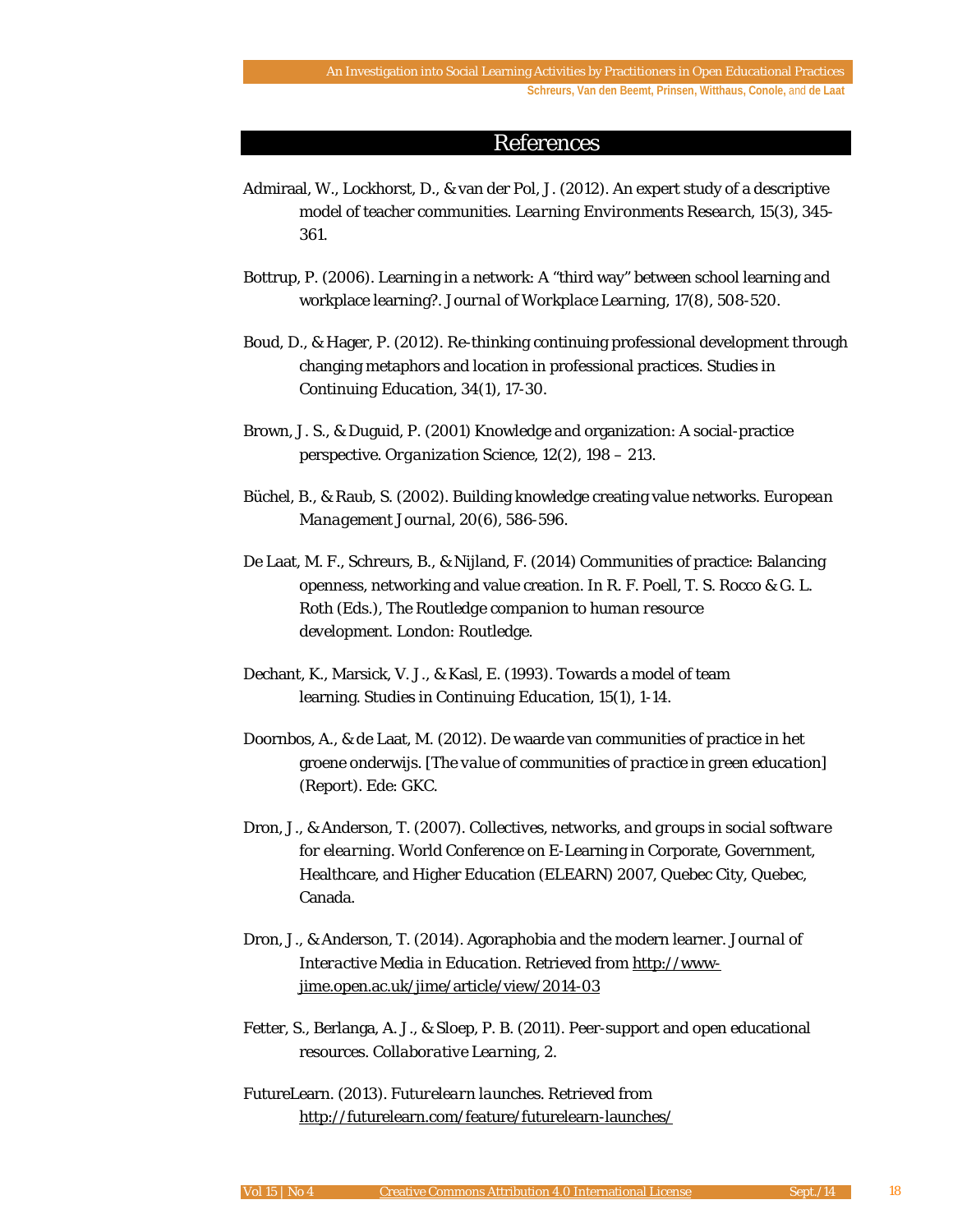- Galley, R., Conole, G., & Alevizou, P. (2012). Community indicators: A framework for observing and supporting community activity on Cloudworks. *Interactive Learning Environments.* DOI: 10.1080/10494820.2012.680965
- Glaser, B. G., & Strauss, A. L. (2009). *The discovery of grounded theory: Strategies for qualitative research.* Transaction Publishers.
- Hoppe, H. U., & Suthers, D. D. (2014, March). Computational approaches to connecting levels of analysis in networked learning communities. In *Proceedings of the Fourth International Conference on Learning Analytics And Knowledge* (pp. 285-286). ACM.
- Knapp, R. (2010). Collective (team) learning process models: A conceptual review. *Human Resource Development Review*, *9*(3), 285-299.
- Lane, A. (2008). Reflections on sustaining open educational resources: An institutional case study. *eLearning Papers.* Retrieved August, 31, 2010 from [http://www.elearningpapers.eu/index.php?page=doc&doc\\_id=12405&doclng=](http://www.elearningpapers.eu/index.php?page=doc&doc_id=12405&doclng=6&vol=10) [6&vol=10](http://www.elearningpapers.eu/index.php?page=doc&doc_id=12405&doclng=6&vol=10)
- Lave, J., & Wenger, E. (1991). *Situated learning: Legitimate peripheral participation*. Cambridge University Press.
- Lohman, M. C. (2006). Factors influencing teachers' engagement in informal learning activities. *Journal of Workplace Learning*, *18*(3), 141-156.
- POERUP. (2013). *Policies for OER uptake*. *Progress report*. Retrieved from [http://poerup.referata.com/w/images/2011\\_4021\\_PR\\_POERUP\\_pub.pdf](http://poerup.referata.com/w/images/2011_4021_PR_POERUP_pub.pdf)
- Pugh, K., & Prusak, L. (2013). Designing effective knowledge networks. *MIT Sloan Review*. Retrieved from [http://sloanreview.mit.edu/article/designing-effective](http://sloanreview.mit.edu/article/designing-effective-knowledge-networks/)[knowledge-networks/](http://sloanreview.mit.edu/article/designing-effective-knowledge-networks/)
- Salas, E., Dickinson, T. L., Converse, S. A., & Tannenbaum, S. I. (1992). Toward an understanding of team performance and training. In R. W. Swezey & E. Salas (Eds.)*, Teams: Their training and performance* (pp.3-29). NJ: Ablex.
- Schreurs, B., Van den Beemt, A., Prinsen, F., De Laat, M., Witthaus, G., Conole, G. (2014*). Investigating the social configuration of a community to understand how networked learning activities take place: The OERu case study.* Paper presented at the 2014 Networked Learning Conference, Edinburgh, UK.
- Van den Beemt, A., Ketelaar, E., Diepstraten, I., & De Laat, M. (2014). *Reciprocity in knowledge networks.* Paper presented at the 2014 Networked Learning Conference, Edinburgh, UK.